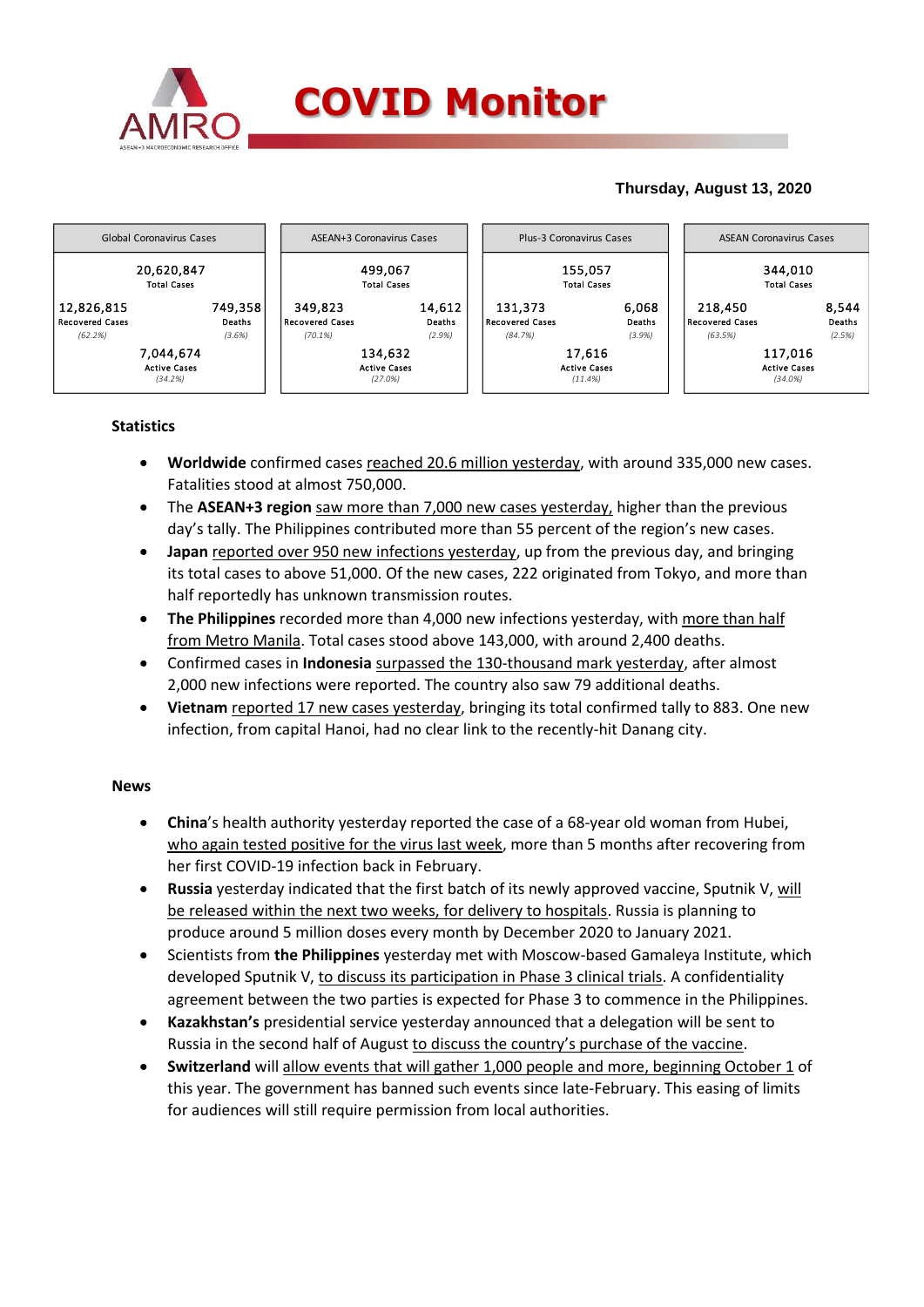

#### Overview of Confirmed COVID-19 Cases

| <b>Economy</b>        | <b>Total</b> | Cases per 1M   | <b>New</b>  | <b>New Cases</b> | <b>New Cases</b> | <b>ANew</b>    | ∆% New | <b>Total</b>   | <b>New</b>     | <b>Fatality</b> | <b>Total</b> | Recovery                 | Active       |
|-----------------------|--------------|----------------|-------------|------------------|------------------|----------------|--------|----------------|----------------|-----------------|--------------|--------------------------|--------------|
|                       | Cases        | Population     | Cases       | per 1M Pop.      | $(7-day avg)^1$  | Cases          | Cases  | <b>Deaths</b>  | <b>Deaths</b>  | <b>Rate (%)</b> | Recovered    | Rate $(\%)^2$            | Cases        |
| Global                | 20,620,847   |                | 335,965     |                  |                  | 140,707        | 1.7    | 749,358        | 8,232          | 3.6             | 12,826,815   | 62.2                     | 7,044,674    |
| ASEAN+3               | 499,067      |                | 7,362       |                  |                  | 1,872          | 1.5    | 14,612         | 185            | 2.9             | 349,823      | 70.1                     | 134,632      |
| Plus-3                | 155,057      |                | 1,129       |                  |                  | 338            | 0.7    | 6,068          | 12             | 3.9             | 131,373      | 84.7                     | 17,616       |
| <b>ASEAN</b>          | 344,010      |                | 6,233       |                  |                  | 1,534          | 1.8    | 8,544          | 173            | 2.5             | 218,450      | 63.5                     | 117,016      |
|                       |              |                |             |                  |                  |                |        |                |                |                 |              |                          |              |
| China                 | 84,756       | 60             | 25          | 0.0              |                  | 6              | 0.0    | 4,634          | 0              | 5.5             | 79,398       | 93.7                     | 724          |
| Hong Kong, China      | 4,243        | 556            | 62          | 8.1              |                  | 29             | 1.5    | 63             | 4              | 1.5             | 3,189        | 75.2                     | 991          |
| Japan                 | 51,288       | 408            | 986         | 7.8              |                  | 301            | 2.0    | 1,066          | 8              | 2.1             | 34,969       | 68.2                     | 15,253       |
| Korea                 | 14,770       | 284            | 56          | 1.1              |                  | $\overline{2}$ | 0.4    | 305            | 0              | 2.1             | 13,817       | 93.5                     | 648          |
| Indonesia             | 130,718      | 484            | 1,942       | 7.2              |                  | 249            | 1.5    | 5,903          | 79             | 4.5             | 85,798       | 65.6                     | 39,017       |
| Malaysia              | 9,114        | 274            | 11          | 0.3              |                  | $\mathbf 2$    | 0.1    | 125            | $\mathbf 0$    | 1.4             | 8,817        | 96.7                     | 172          |
| Philippines           | 143,749      | 1,306          | 4,211       | 38.3             |                  | 1,311          | 3.0    | 2,404          | 92             | 1.7             | 68,997       | 48.0                     | 72,348       |
| Singapore             | 55,395       | 9,715          | 42          | 7.4              |                  | $-19$          | 0.1    | 27             | 0              | 0.0             | 50,520       | 91.2                     | 4,848        |
| Thailand              | 3,356        | 49             | 5           | 0.1              |                  | 5              | 0.1    | 58             | 0              | 1.7             | 3,169        | 94.4                     | 129          |
|                       |              |                |             |                  |                  |                |        |                |                |                 |              |                          |              |
| Brunei Darussalam     | 142          | 315            | $\mathbf 0$ | 0.0              |                  | 0              | 0.0    | $\overline{3}$ | 0              | 2.1             | 138          | 97.2                     | $\mathbf{1}$ |
| Cambodia              | 272          | 16             | 4           | 0.2              |                  | $-13$          | 1.5    | $\mathbf 0$    | 0              | 0.0             | 223          | 82.0                     | 49           |
| Lao PDR               | 20           | 3              | 0           | 0.0              |                  | 0              | 0.0    | 0              | $\Omega$       | 0.0             | 19           | 95.0                     | 1            |
| Myanmar               | 361          | $\overline{7}$ | 1           | 0.0              |                  | $\,1\,$        | 0.3    | 6              | 0              | 1.7             | 318          | 88.1                     | 37           |
| Vietnam               | 883          | 9              | 17          | 0.2              |                  | $-2$           | 2.0    | 18             | 2              | 2.0             | 451          | 51.1                     | 414          |
|                       |              |                |             |                  |                  |                |        |                |                |                 |              |                          |              |
| Belgium               | 75,647       | 6,568          | 639         | 55.5             |                  | 251            | 0.9    | 9,900          | 15             | 13.1            | 17,883       | 23.6                     | 47,864       |
| France                | 230,874      | 3,552          | 4,490       | 69.1             |                  | 4,490          | 2.0    | 30,297         | 44             | 13.1            | 72,408       | 31.4                     | 128,219      |
| Germany               | 220,859      | 2,662          | 1,319       | 15.9             |                  | 287            | 0.6    | 9,213          | 5              | 4.2             | 198,991      | 90.1                     | 12,655       |
| Italy                 | 251,713      | 4,179          | 476         | 7.9              |                  | 64             | 0.2    | 35,225         | 10             | 14.0            | 202,697      | 80.5                     | 13,791       |
| Netherlands           | 61,718       | 3,571          | 778         | 45.0             |                  | $-104$         | 1.3    | 6,182          | $\overline{2}$ | 10.0            |              | $\overline{\phantom{a}}$ |              |
| Spain                 | 329,784      | 7,037          | 3,172       | 67.7             |                  | $-460$         | 1.0    | 28,752         | 0              | 8.7             | 150,376      | 45.6                     | 53,521       |
| Switzerland           | 37,169       | 4,298          | 274         | 31.7             |                  | 87             | 0.7    | 1,991          | $1\,$          | 5.4             | 32,700       | 88.0                     | 2,478        |
| <b>United Kingdom</b> | 315,581      | 4,692          | 2,187       | 32.5             |                  | 2,185          | 0.7    | 46,791         | 180            | 14.8            |              | $\sim$                   |              |
|                       |              |                |             |                  |                  |                |        |                |                |                 |              |                          |              |
| Brazil                | 3,164,785    | 14,972         | 107,315     | 507.7            |                  | 107,315        | 3.5    | 104,201        | 2,449          | 3.3             | 2,506,228    | 79.2                     | 554,356      |
| Canada                | 122,703      | 3,245          | 314         | 8.3              |                  | $-22$          | 0.3    | 9,052          | 14             | 7.4             | 108,829      | 88.7                     | 4,822        |
| Chile                 | 378,168      | 19,435         | 1,552       | 79.8             |                  | $-20$          | 0.4    | 10,205         | 27             | 2.7             | 351,419      | 92.9                     | 16,544       |
| Mexico                | 498,380      | 3,921          | 5,858       | 46.1             |                  | $-828$         | 1.2    | 54,666         | 737            | 11.0            | 401,182      | 80.5                     | 42,532       |
| Peru                  | 489,680      | 14,918         | 6,547       | 199.5            |                  | 6,547          | 1.4    | 21,501         | 225            | 4.4             | 341,938      | 69.8                     | 126,241      |
| <b>United States</b>  | 5,171,907    | 15,623         | 55,176      | 166.7            |                  | 9,010          | 1.1    | 165,715        | 1,481          | 3.2             | 1,753,760    | 33.9                     | 3,252,432    |
| Australia             | 22,358       | 861            | 231         | 8.9              |                  | $-183$         | 1.0    | 361            | 9              | 1.6             | 12,779       | 57.2                     | 9,218        |
| India                 | 2,396,637    | 1,750          | 66,999      | 48.9             |                  | 6,036          | 2.9    | 47,033         | 942            | 2.0             | 1,695,982    | 70.8                     | 653,622      |
| Iran                  | 333,699      | 3,966          | 2,510       | 29.8             |                  | 165            | 0.8    | 18,988         | 188            | 5.7             | 290,244      | 87.0                     | 24,467       |
| Russia                | 900,745      | 6,143          | 5,054       | 34.5             |                  | 162            | 0.6    | 15,231         | 128            | 1.7             | 708,900      | 78.7                     | 176,614      |
| Saudi Arabia          | 293,037      | 8,429          | 1,569       | 45.1             |                  | 48             | 0.5    | 3,269          | 36             | $1.1$           | 257,269      | 87.8                     | 32,499       |
| South Africa          | 568,919      | 9,526          | 2,810       | 47.1             |                  | 299            | 0.5    | 11,010         | 259            | 1.9             | 432,029      | 75.9                     | 125,880      |
|                       |              |                |             |                  |                  |                |        |                |                |                 |              |                          |              |

Source: Haver Analytics, sourced from John Hopkins University; AMRO staff calculations.<br>Notes: New cases since previous day. ∆% refers to percentage change since previous day. Fatality rate measured as deaths per confirmed

1/ Since January 31, 2020. 2/ Recovery rate is a proxy for the stage of the cycle.

Data as of 12/8/2020